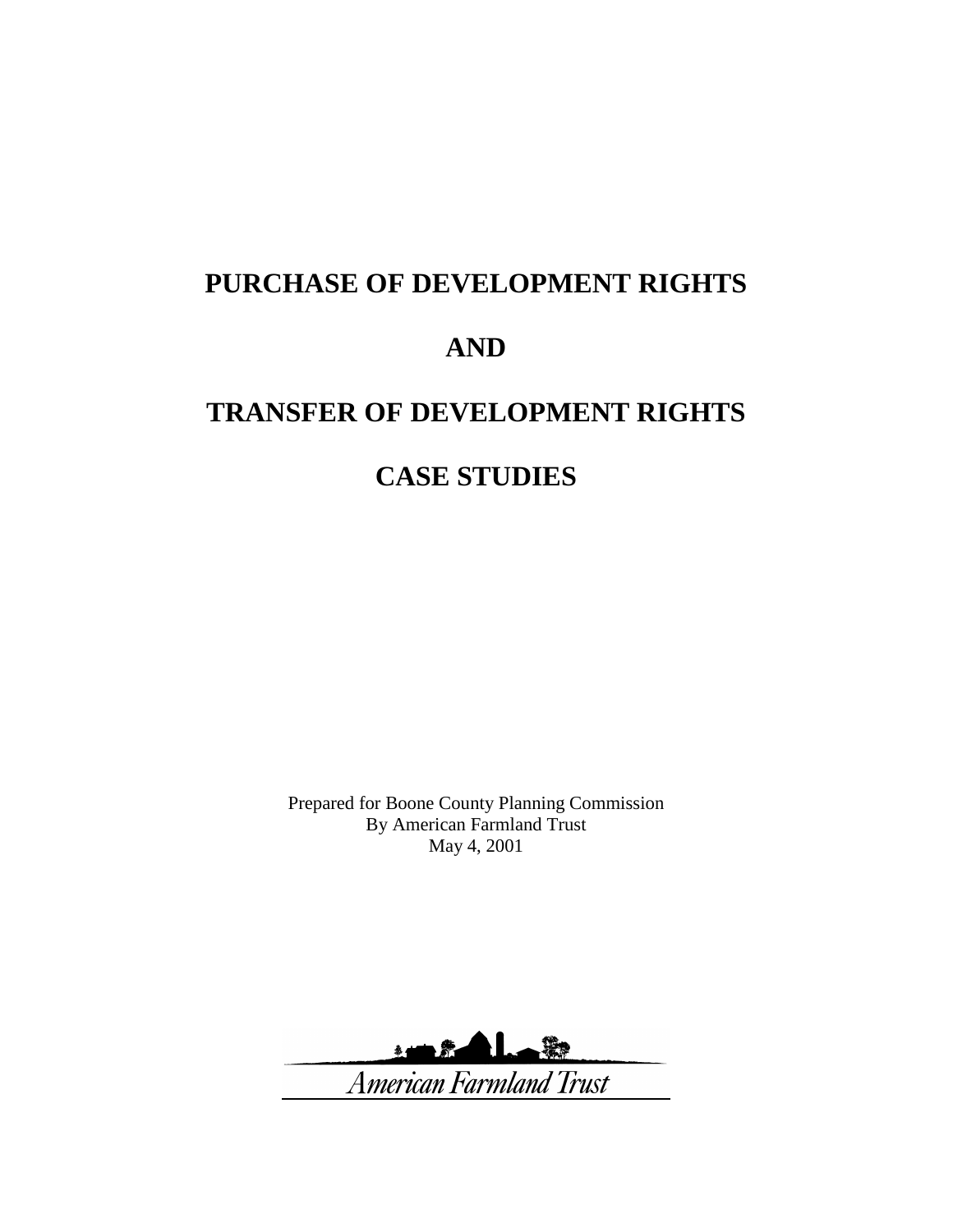# **Table of Contents**

# Page Number

| Montgomery County, Maryland TDR Program     | 3  |
|---------------------------------------------|----|
| Thurston County, Washington TDR Program     | 11 |
| Pinelands, New Jersey TDR Program           | 16 |
| Pennsylvania PDR Program                    | 28 |
| Town of Dunn, Wisconsin PDR Program         | 38 |
| <b>Fayette County, Kentucky PDR Program</b> | 45 |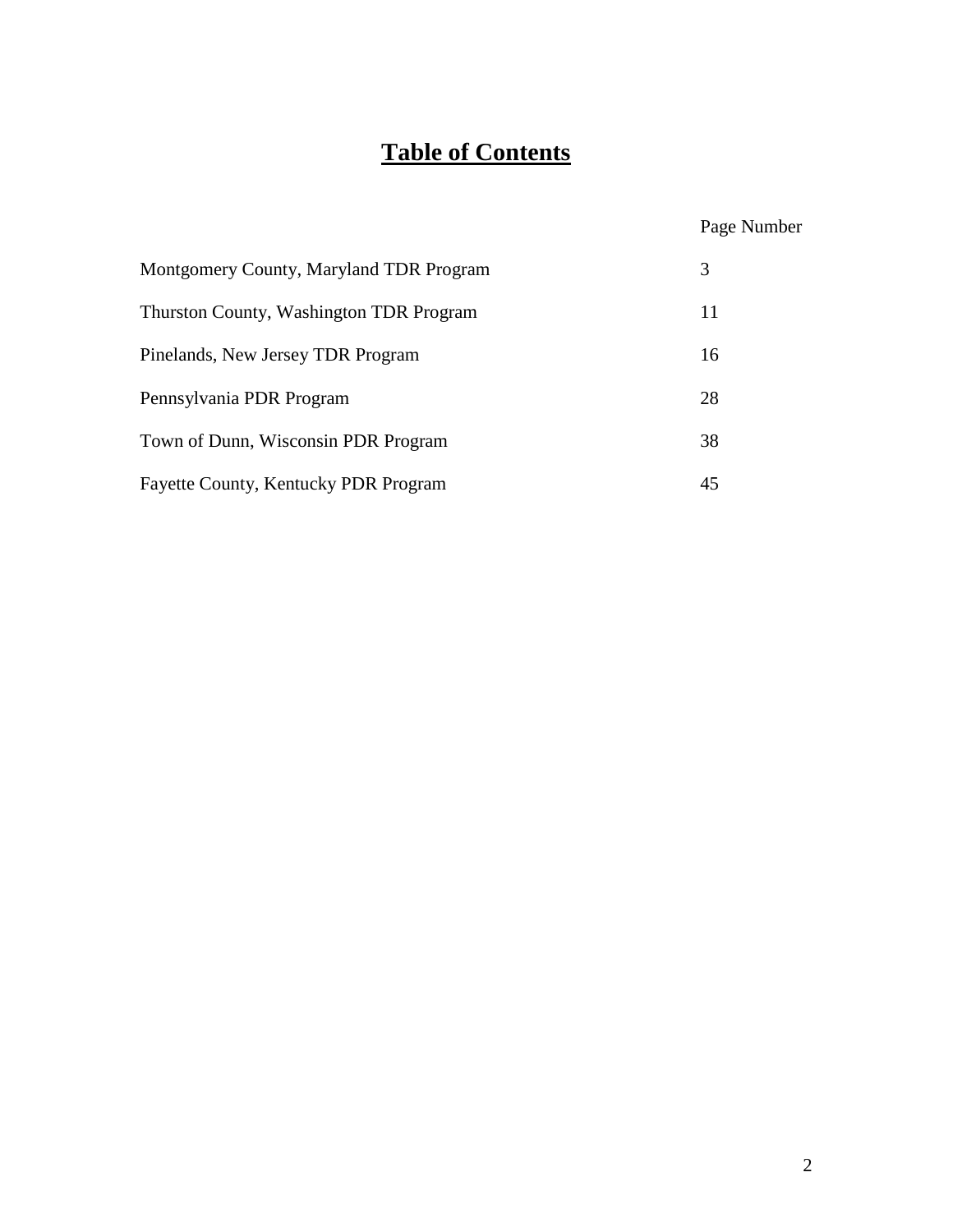# **Montgomery County, Maryland TDR Program**

#### **1. BACKGROUND**

Montgomery County, Maryland lies immediately northwest of Washington, D.C. between the Potomac and Patuxent Rivers. The southeast portion of the county is enveloped in the greater D.C. metropolitan area and contains the cities of Bethesda, Silver Spring, Wheaton and Rockville. The county's population grew by more than 89,000 people between 1990 and 1999 to 850,000, representing the largest population gain in the state. Yet, despite intense development pressure, the northwest part of the county remains rural and is in active agricultural use. Major commodities include nursery and greenhouse crops, dairy products and horses and ponies. Agricultural sales totaled \$28,563,000 in 1997.

Montgomery County was the first county in Maryland and one of the first counties in the nation to respond to sprawl. It became a desirable place to live in the 1950s because of the easy commute to the nation's capital. Montgomery's population more than doubled between 1950 and 1960 from 164,000 to 340,000, making it the fastest growing county in the state. After witnessing the loss of productive farmland during the 1950s and 1960s in the southeastern part of the county, elected officials decided to protect the remaining farmland in the northwestern section.

In 1969, the County Council adopted a plan called *On Wedges and Corridors*. The plan recommended protecting agricultural land and open space. The wedges represented the rural areas and the corridors represented the developed area in the southeastern section. The goal of the plan was to concentrate future growth in the corridors. In addition, the plan is important because it was the county's first public document to recognize that farmland is necessary for the survival of the agricultural industry.

In 1973, the Montgomery County Council adopted a Rural Zone, which covered approximately one third of the county, to establish a five-acre minimum lot size. This modest downzoning was intended to slow land development, but it actually accelerated conversion. Enough people had enough money and the desire to develop at the lower density so that during the 1970s, the county lost approximately 3,000 acres of farmland a year.

In response, the county appointed a task force to consider tools to stem farmland loss. The task force considered strengthening its zoning, creating a purchase of development rights (PDR) program, and transfer of development rights (TDR) program. Task force members, however, concluded that PDR was too expensive. They also were concerned about adopting restrictive zoning without compensating landowners. As a result, the group recommended a combination of agricultural protection zoning and TDR.

In 1980, the County Council adopted a functional master plan entitled *Preservation of Agriculture and Rural Open Space*. To implement the plan the county designated an 89,000-acre Agricultural Reserve and rezoned this area as the Rural Density Transfer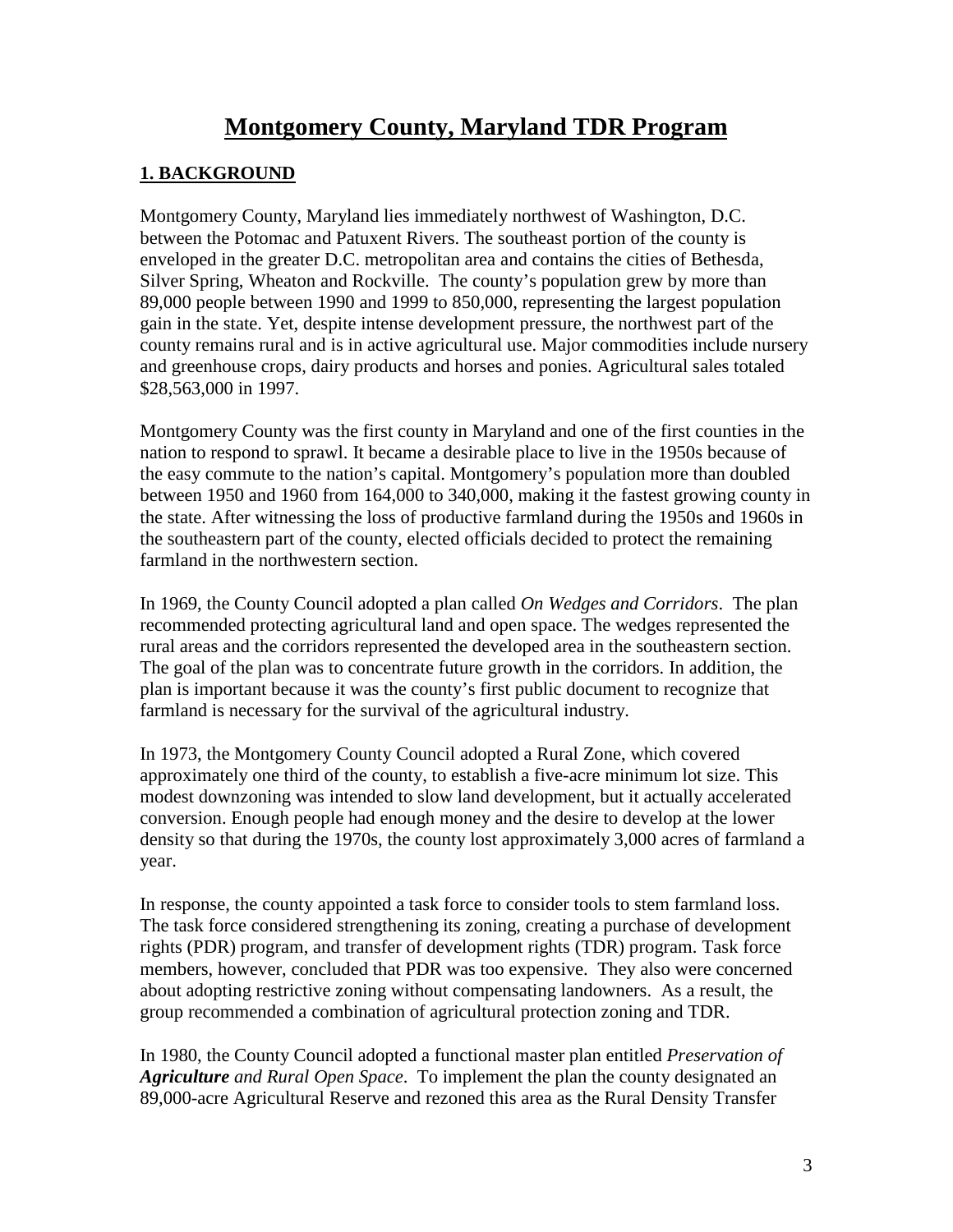(RDT) zone. In the reserve, residential development was decreased from one unit per five acres to one unit per 25 acres. The downzoning was based on a county study that found that this was the minimum acreage that could support a farm family on a cash crop, direct market basis.

The Agricultural Reserve became the designated "sending area." Landowners in the sending area would have the right to sell their development rights for use in designated "receiving areas."

A lawsuit filed by a group of property owners from the Agricultural Reserve in the early 1980s charged that they had suffered a loss in property value because receiving sites had not been designated prior to the downzoning. A circuit court judge ruled that the downzoning was valid on its own merits and did not depend on the TDR program.

The first transfer was completed in 1983. By 1997, the program had protected 38,251 acres of farmland. Participation dropped off in subsequent years. By the summer of 2000 the program only had protected an additional 2,332 acres to bring the total to 40,583 acres.

# **2. PURPOSE**

The purpose of Montgomery County's TDR program is to preserve farmland and rural open space in the Agricultural Reserve.

# **3. ADMINISTRATION**

Two public entities play a role in administering the TDR program. The Maryland-National Capital Park and Planning Commission (M-NCPPC) is a bi-county agency that serves as the planning agency for Montgomery and Prince George's counties. Staff develop master plans for each of the county's 21 planning areas that identify land for inclusion Agricultural Reserve and / or additional receiving areas; review preliminary subdivision plans and site plans that propose the use of TDRs; monitor the capacity of receiving areas; and enforce the zoning in the RDT. Montgomery County's TDR program falls under the jurisdiction of the "rural" team within M-NCPPC's Community-based Planning Division.

The Agricultural Services Division is a unit within the county's Office of Economic Development that administers the county's farmland protection programs. Division staff educate farmers in the Agricultural Reserve about this farmland protection option and help monitor the effectiveness of the program.

# **4. PUBLIC EDUCATION**

In the early 1980s planning staff held a series of public meetings in both sending area and receiving area communities to educate landowners about the TDR program. The planning board also published *Plowing New Ground*, a series of questions and answers to explain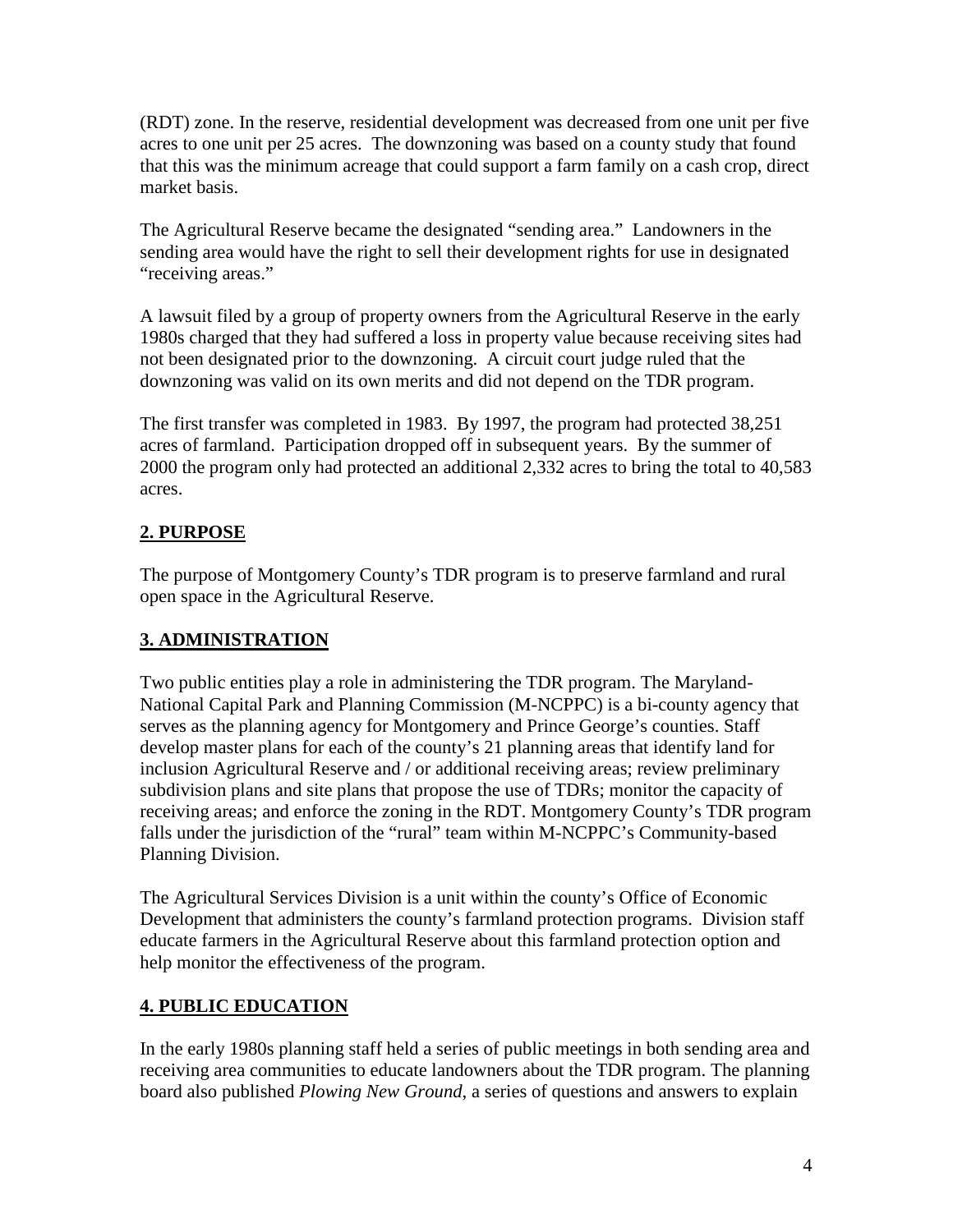the county's TDR program. It was revised and reprinted in 1986 **and 1990**. It is still available today. M-NCPPC continues to take the lead in educating the general public about the program. Staff in the rural team of the Community-based Planning Division respond to requests from landowners and the general public. The Agricultural Services Division also works to educate landowners and the general public about the TDR program.

# **5. PROGRAM PROCEDURES**

## **Transfer Process**

Farmland owners sell TDRs or options to buy TDRs to interested buyers. Since the number of TDRs needed for a receiving site project is not certain until the site plan is approved, TDRs in Montgomery County are typically secured under option contracts.

To use TDRs, buyers file preliminary subdivision plans for the receiving site property with the Montgomery County Planning Board (i.e., M-NCPPC). The board must act within 60 days. Once the preliminary plans are approved, applicants file a site plan. The site plan must show the total number of dwelling units including TDRs and affordable housing units. Montgomery County requires site plan approval of receiving site projects to ensure that the transferred density does not overwhelm the receiving site or cause problems for adjacent properties.

Upon site plan approval, the buyer submits a Record Plat of Subdivision to the M-NCPPC for final approval. At this point, sellers typically file a deed of transfer with the county attorney's office to convey the TDRs to the buyer *and* an easement on the farmland in the sending area that limits the development potential of the property the number of rights retained. (See Attachment A for deed of transfer template and Attachment B for easement template). Both the deed of transfer and the easement must be recorded prior to final planning board approval of the record plat.

Sellers may opt to "separate" TDRs from the property earlier in the process. However, once the rights are separated they cannot be reattached to the sending area property. Each TDR is assigned a serial number by the county attorney's office when the TDR easement is approved and recorded. The serial numbers of TDRs used to increase base density must be listed on the record plat.

Once the applicant has received final planning board approval, the record plat is recorded in the Office of Land Records with an extinguishment document that certifies that the TDRs are no longer available for transfer. At this point, the applicant is eligible for a building permit.

The time to process an "application" or proposal for use of the TDRs is comparable to the normal subdivision review process. (See Attachment C for more information on this process.) In addition, the county has priority categories of providing sewer and water service. If a development using TDRs passes an adequate public facilities test and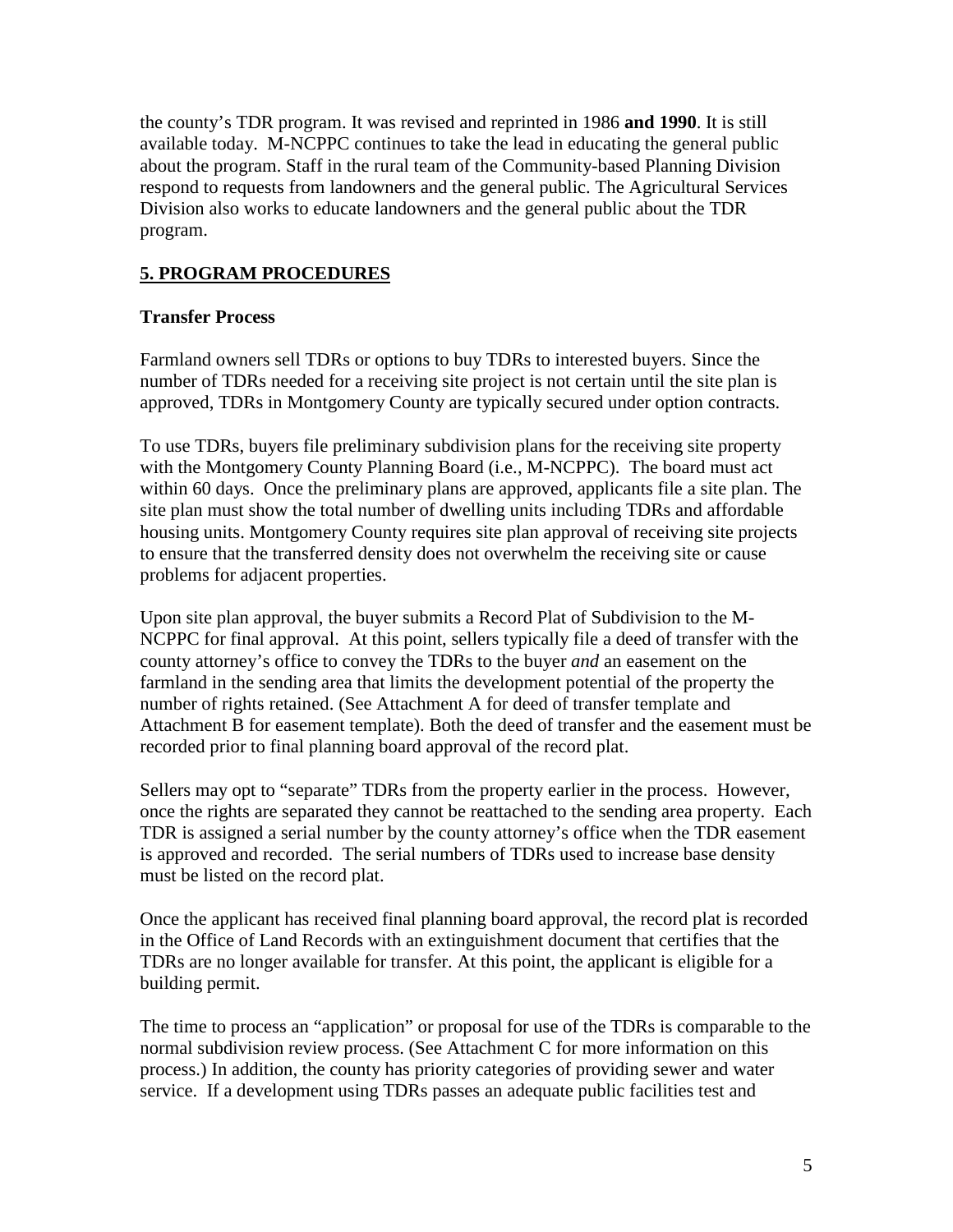receives site plan approval from the planning board, it advances to a higher priority category.

# **Sending areas**

Potential sending sites are located in the Rural Density Transfer (RDT) zone. The RDT or Agricultural Reserve was originally 89,000 acres. The boundaries of the reserve followed natural features like stream valleys. Where no natural features existed, developable land immediately outside the reserve was zoned for low-density rural residential use. The reserve has expanded as additional planning areas within the county designated additional acreage as a RDT zone. Today, the RDT or Agricultural Reserve encompasses about 93,000 acres.

In general, the RDT zone limits on site development to one unit per 25 acres. There are two exceptions for lots that are at least 25 acres:

- Tenant houses and mobile homes associated with farming activities; and
- Lots for children of individuals who owned sending sites prior to the RDT zoning.

However, a development right must be reserved for every permanent dwelling on the sending site, regardless of whether the units were built before or after the RDT rezoning.

All lots less than 25 acres that were recorded before the RDT zone are exempt from the RDT regulations. In other words, landowners are permitted to develop their land according to the prior zoning, which allowed one house per five acres. However, in these cases, landowners must reserve a TDR for each dwelling on a lot 10 acres or larger recorded prior to the creation of the RDT zone. After the construction of one home, further development on these pre-RDT lots must comply with the regulations of the RDT zone.

# **Receiving areas**

Montgomery County has identified receiving areas in 15 of the county's 21 planning areas. At first the receiving areas were designated by each community's master plan. However, in 1987, the Maryland Court of Appeals ruled that the designation of TDR receiving sites should appear in the zoning code. As a result, the county adopted a comprehensive zoning ordinance in 1987 that established TDR receiving zones in those communities with TDR receiving areas in their master plans.

# **Allocation of rights**

In general, landowners in the sending area are awarded one development right for every five acres regardless of the physical limitations of the land that might have prevented development.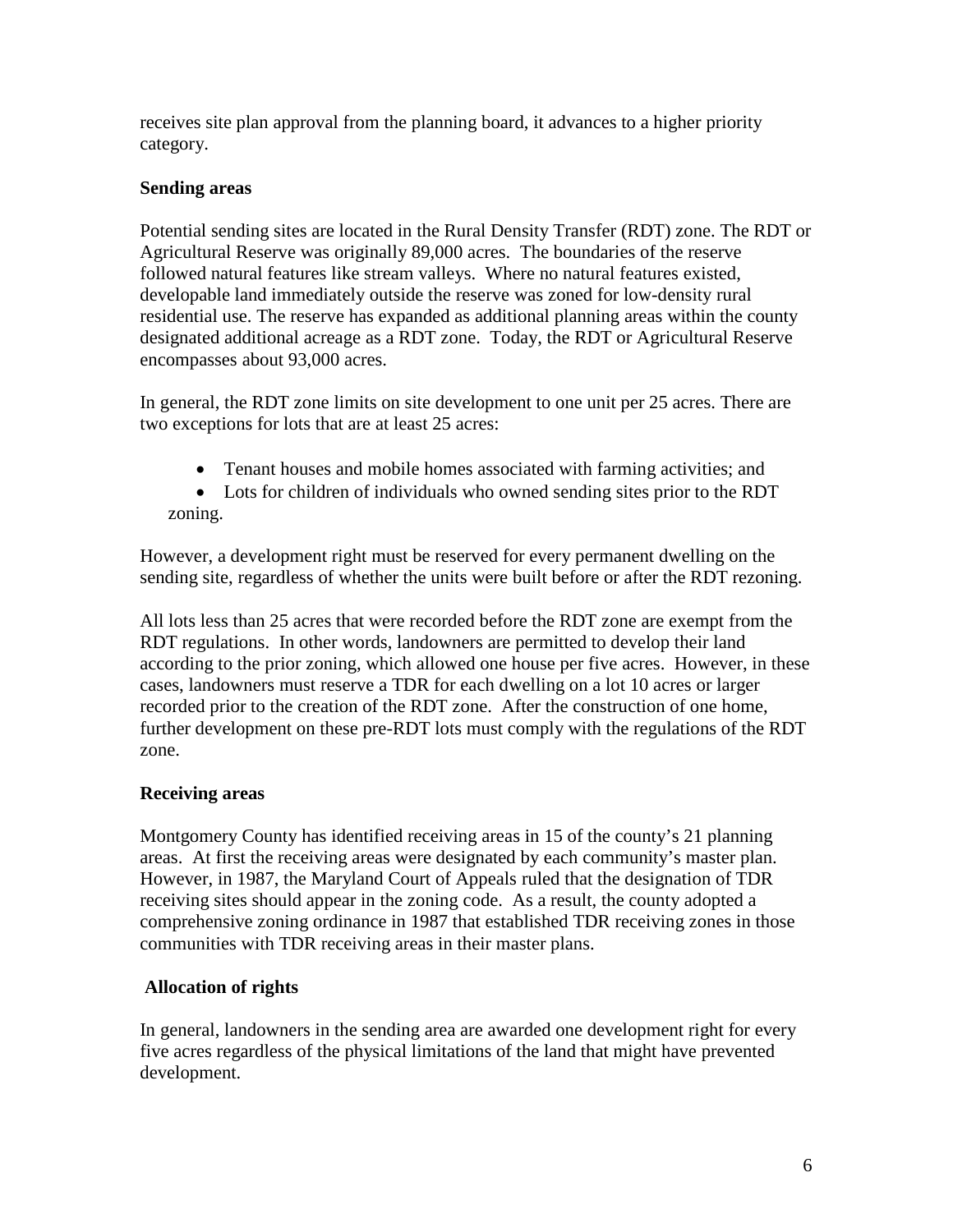#### **How rights are applied**

TDRs are used to increase residential density in established receiving areas. Zoning districts in receiving areas contain two separate density limits. A baseline limit sets the density maximum for projects in which developers choose not to use TDRs. A higher limit is permitted for projects that use TDRs. The developer is not guaranteed the density allowed by either limit. The actual density may be less than the maximum allowable density due to various site constraints and environmental limitations.

Typically, county planners approve only marginal increases in lot yield. For example, six single family detached dwellings per acre are permitted as opposed to four without TDRs. Still, there has been opposition from neighbors of potential receiving areas. In the late 1980s, a "not in my backyard" (NIMBY) lawsuit halted implementation of the TDR program and necessitated the County Council to reauthorize the program.

Other than through TDR, the only way a developer can exceed the base density of a receiving site is by providing moderately priced dwelling units or MPDUs. The county allows increases in residential density for projects that include a certain percentage of MPDUs. If the project meets this criteria, the allowable density may be increased an additional 20 percent beyond the density allowed under the TDR-only option.

Montgomery County requires the density increase granted to individuals using TDRs to represent at least two-thirds of the maximum allowable increase. This rule was meant to ensure efficient use of designated receiving areas.

#### **TDR values**

The private market sets the value of TDRs. Initially, TDRs sold for about \$3,500 apiece or \$700 per acre. The market price of TDRs rose to a peak of \$11,000 in 1996, but has declined to between \$6,500 and \$7,500 in 2000.

The primary reason values rose in the early years was due to the fact that the county began a PDR program in 1988. The average price of TDRs doubled within three years of the inauguration of the PDR program. Notably, Montgomery County uses a formula to determine easement values for purchase instead of relying on appraisals, which would have reflected limitations on development imposed by the current zoning. (See Attachment Q for easement formula.) The PDR program offered landowners another option for receiving compensation and set a floor for TDR prices. However, values have declined as developers determined that it is more profitable to build houses on larger lots than to increase the density with TDRs.

#### **TDR bank**

The county created a County Development Rights Fund in 1982 to ensure that landowners in the sending area could sell TDRs or use TDRs as collateral to secure loans. The county ordinance created a Development Rights Fund Board to buy TDRs and to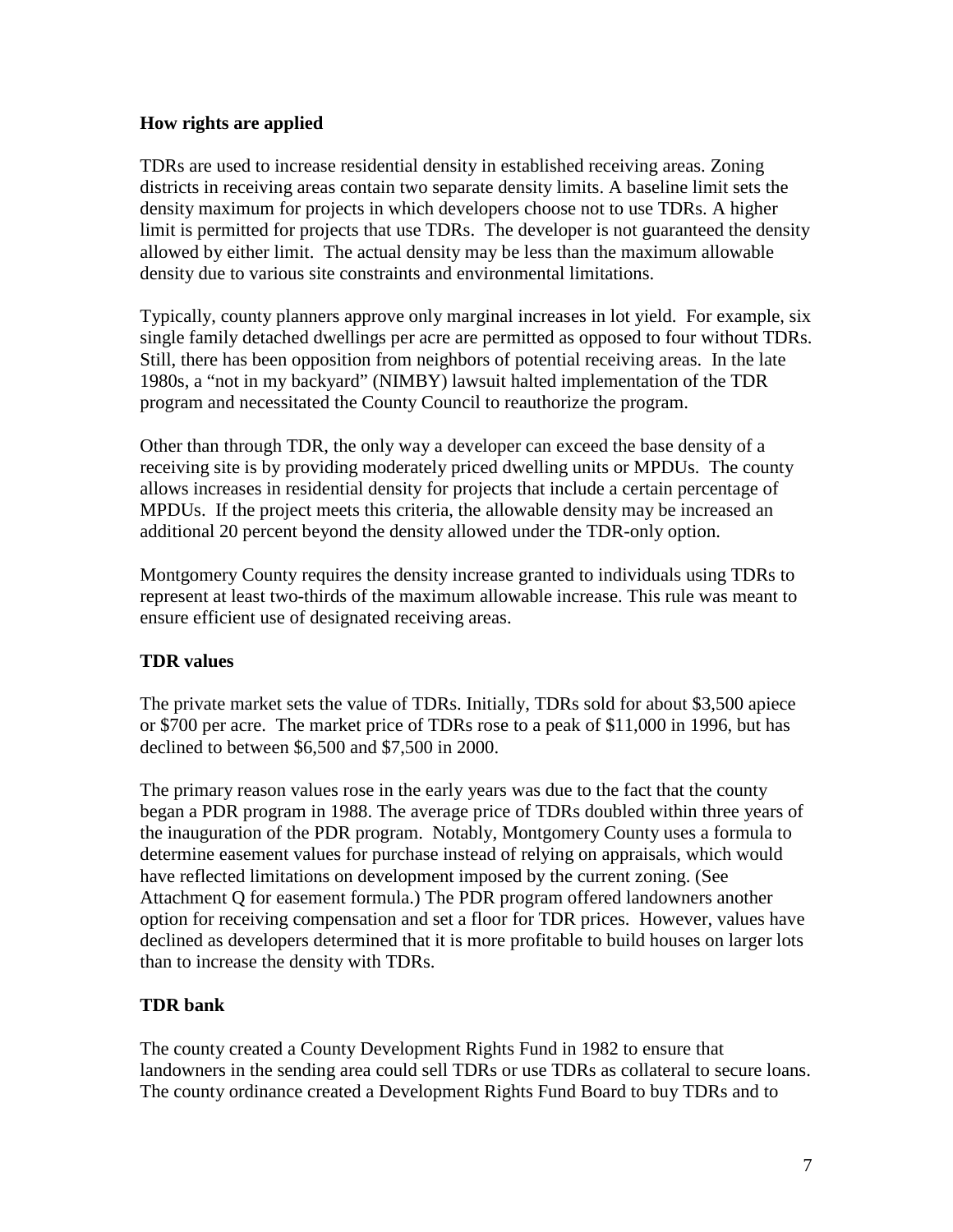guarantee loans made by private lending institutions. The fund was intended to be a last resort. Before becoming eligible to submit an application, landowners were required to try to sell their TDRs in the open market or to secure a loan using the TDRs as collateral. The fund was never used and was eliminated by 1990.

# **6. INCENTIVES FOR PARTICIPATION**

Montgomery County's program is often categorized as a "mandatory" TDR program because restrictive zoning was adopted to reduce the amount of residential development allowed in the sending area. To realize the full equity based on the prior zoning, landowners must participate in the TDR program.

In addition, Montgomery County has been careful to make TDR the primary means of exceeding the base zoning of a receiving site. The only alternative is for the development of affordable housing.

As a further incentive, Montgomery County's capital improvements program ensures that sewer, water, transportation and other public services are extended into receiving areas, rather than sending areas where they could subvert the program's goal of farmland preservation.

For buyers, the incentive is that TDRs allow them to build more residential dwelling units. However, more recently, developers have found that it is more lucrative to build fewer houses at lower densities, which has decreased the market for TDRs.

# **7. EASEMENT PROVISIONS**

The county has developed a standard easement for TDR transactions. The model easement is significantly different from the model agricultural preservation easement used by the county's PDR program. The standard TDR easement does not address agricultural structures, future subdivision, mining, or the development and implementation of a soil, water and forestry conservation plan. This is because the TDR program was developed primarily to reduce residential density in the sending area. The easement document does not attempt to control other uses and activities. The easement specifies that a residential dwelling may not be constructed, occupied or maintained on the property unless a development right is retained with the property for each home. The easement specifically states "…nothing herein may be construed to convey to the public a right of access or use of the property…."

#### **8. MONITORING AND STEWARDSHIP**

The Maryland-National Capital Park and Planning Commission (M-NCPPC) enforces the zoning in the county's sending area. Staff review subdivision plans and check the TDR records prior to granting approval. In addition, the county's permitting entity reviews the TDR records before issuing building permits.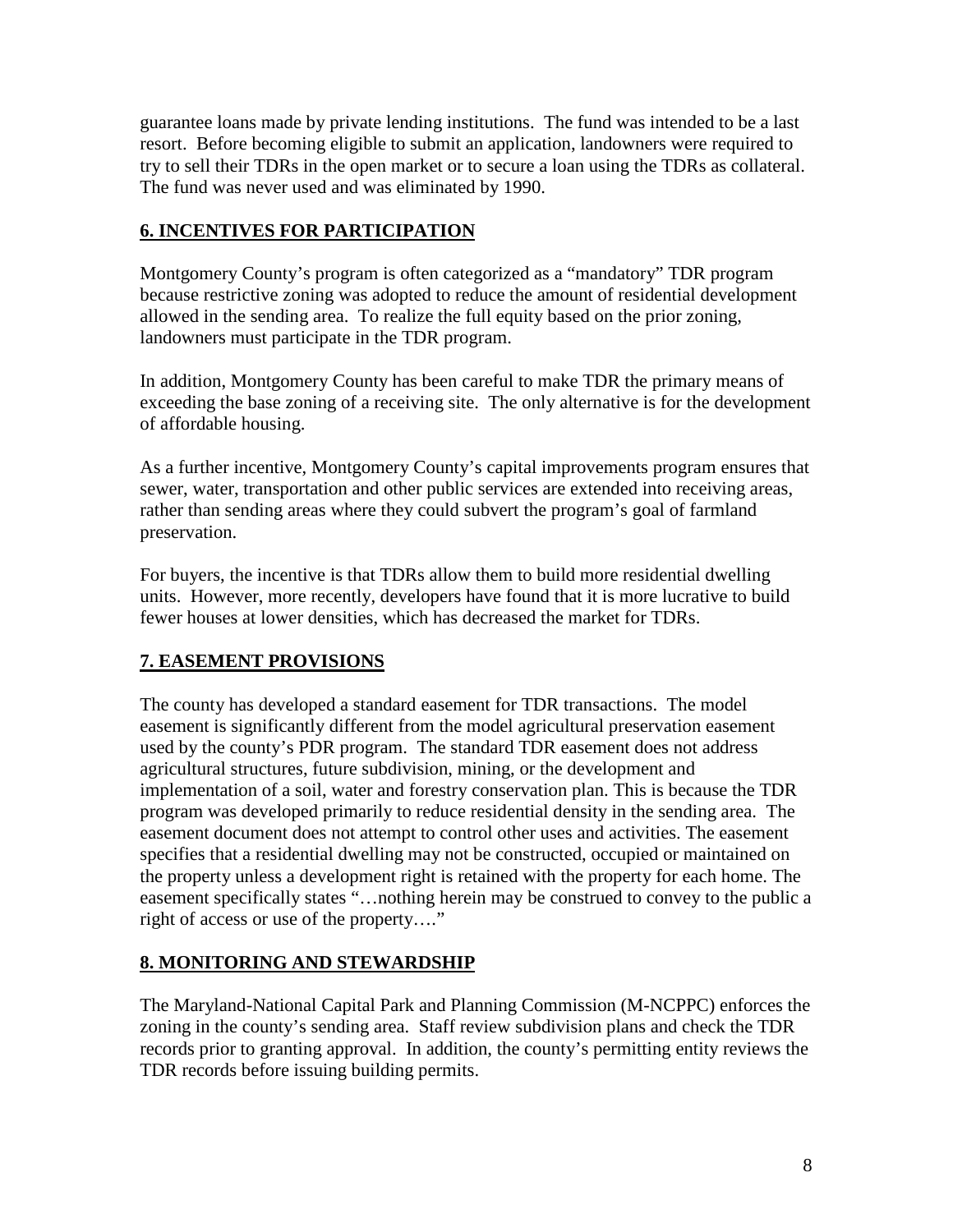Landowners who have sold TDRs are not required to develop or implement a conservation plan.

# **9. EASEMENT TERMINATION**

The standard easement for TDRs does not provide an administrative process for termination. This is because the development potential still exists and, in most cases, is transferred to another location. In contrast, the model agricultural easement for the Montgomery County PDR program contains an administrative process for terminating the easement after 25 years if the grantee determines that "…conditions on or surrounding the Property have changed so much that it is no longer suitable for the Property to be used for agricultural production…."

# **10. CURRENT ISSUES**

A significant issue confronting the Montgomery County TDR program is the fundamental change in market forces. In general, individuals desire and now are willing to pay for larger lots in both the sending area and the receiving areas.

In the sending area, this trend is evident in the escalating value of the "fifth TDR" While most landowners in the sending area are compelled to transfer four out of five TDRs, the fifth TDR can be reserved for on-site development in the sending area. Individuals are buying these TDRs to build country estates. Once a high-end home is built on the sending area property, it becomes unaffordable for commercial farmers. Also, because there are no siting requirements the "fifth TDR" is fragmenting the land base. In some cases, landowners are opting to build houses in the middle of 25-acre tracts.

The county has considered a number of approaches for dealing with the "fifth TDR." One option is to require mandatory clustering in the sending area, however county officials believe that landowners will be unlikely to support additional restrictions. Plus, clustering may not be a workable solution given septic requirements and the physical constraints of many of the sending area properties. Another idea is to use a countyfunded land protection program to buy out the fifth TDR on key properties.

Private groups also have offered solutions. A new land trust was established in the county to encourage landowners to donate the fifth TDRs.

Likewise, in the receiving areas it has become more lucrative for developers to build houses on relatively larger lots (i.e., to build at the base densities). According to Jeremy Criss, Agricultural Services Division Manager with the county's Office of Economic Development, TDR prices have dropped over the past five years and the TDR program has stalled.

Identifying additional, viable receiving areas continues to be an obstacle for the TDR program. A wave of environmental regulations adopted after receiving areas were identified reduced the allowable density. In some cases, the reduction in density due to